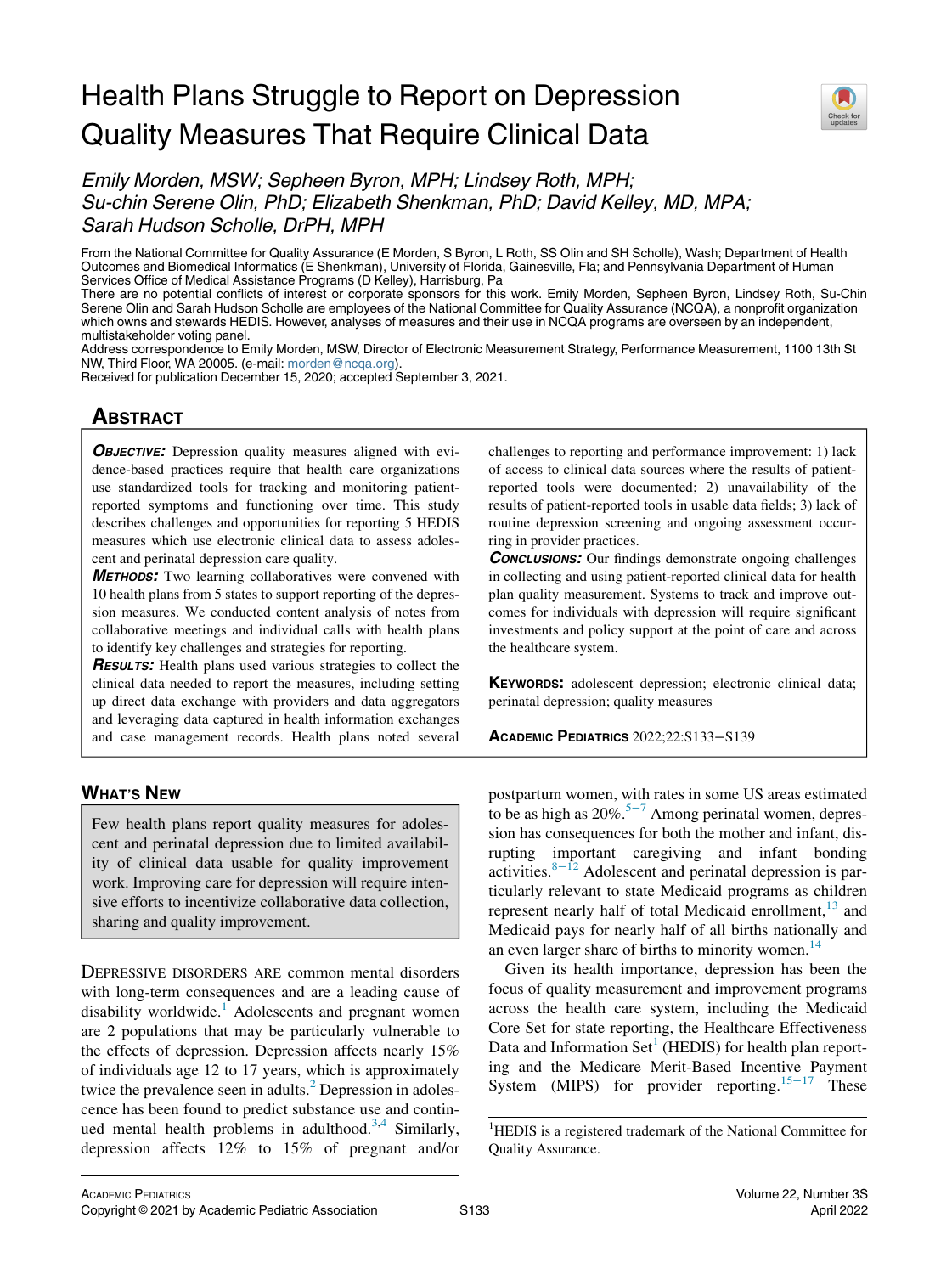programs publicly report health care entities' performance, and in some cases performance may be tied to payment or other incentives.<sup>1</sup>

While the most commonly reported behavioral health quality measures rely on administrative data to determine provision of services,  $18,19$  $18,19$  $18,19$  recently, new depressionfocused measures that use patient-reported outcomes linked to clinical actions for follow-up have been introduced for health plan reporting. Given their populationhealth perspective, health plans have important levers to support high quality depression care. Plans are responsible for creating robust networks and support access to specialty and acute behavioral health services. Plans can track diagnosis and follow-up at an enrollee level and can support depression care by improving data sharing and providing care management services.

To leverage the unique role of health plans in promoting evidence-based care for depression, HEDIS includes 5 measures on depression screening and management that include adolescents and perinatal women. These measures assess key points along the continuum of care, including population screening, follow-up for those who screen positive, routine depression symptom monitoring, and signifi-cant improvement in symptoms or remission.<sup>[20](#page-6-5)</sup> Similar measures are used in  $MIPS<sup>17</sup>$  and the Medicaid Adult and Child Core Sets.<sup>16</sup> Unfortunately, these measures are not widely reported, which reduces our ability to assess the quality of depression care across the United States. Only 8 states reported the depression screening measure in the Medicaid Child Core Set in 2020; this was one of only 3 measures reported by less than half of states. $^{21}$  Of the 265 eligible Medicaid plans reporting HEDIS in 2020, about one-fifth reported depression screening measures for adolescents or perinatal women, and very few had valid rates (adolescent:  $n = 12$  [4.5%], prenatal:  $n = 9$  [3.4%], postpartum:  $n = 11$  [4.1%]) ([Table 1](#page-2-0)). Only a handful of plans reported measures assessing depression outcomes of remission or response. Because of limited uptake of reporting and feasibility concerns of relying on clinical data, these measures have not been used in public reporting or health plan ratings. $22,23$  $22,23$ 

To understand challenges and opportunities for improvement, we convened 2 learning collaboratives with health plans focused on implementing depression quality measures for adolescents and perinatal women. This report describes the learnings from the collaboratives and discusses specific obstacles and potential solutions related to integration of electronic clinical data into quality reporting to facilitate measurement-based care for depression.

#### **METHODS**

## RECRUITMENT AND PARTICIPATING ORGANIZATIONS

We recruited health plans for both collaboratives by widely circulating information to NCQA's HEDIS Users Group, which includes over 200 health plans, posting information on NCQA's website and sending targeted recruitment emails to Medicaid plans operating in states that had existing quality efforts focused on adolescent or perinatal depression. Requirements for participation in the adolescent collaborative included the ability to access clinical data to report the measures and partnering with specific provider practices on quality improvement efforts. Five Medicaid plans operating in CA, DC and NY (2) expressed interest, met all participation requirements and joined. One plan dropped out after one year due to changing organizational priorities. Three of the 4 plans were nonprofit organizations. For the perinatal collaborative, 6 Medicaid plans operating in CA (3), DC, HI and PA expressed interest and joined; 4 of the 6 plans were nonprofit organizations.

## ADOLESCENT LEARNING COLLABORATIVE ACTIVITIES

The adolescent collaborative focused on supporting plans in reporting the suite of HEDIS depression meas- $ures<sup>20</sup>$  $ures<sup>20</sup>$  $ures<sup>20</sup>$  for adolescents. The collaborative lasted from August 2018 to August 2020 and was modeled on the Institute for Healthcare Improvement's Breakthrough Series Collaboratives. $24$  The research team created a change package with driver diagrams identifying key factors affecting reporting and resources to support improvement. During the prework phase, participants joined a web-based group kick-off meeting and 2 individual coaching calls with collaborative faculty to provide orientation to the project, support establishment of Quality Improvement (QI) teams and prepare for improvement work. QI teams set measurable improvement goals based on historical performance, tested changes using Plan, Do, Study, Act cycles and reported findings monthly in individual coaching calls. Plans tracked performance monthly for the provider practices they had engaged and submitted quarterly data reports during the second year of the collaborative. During the implementation phase, several members from each QI team joined for 2 full-day in-person learning sessions, 11 bimonthly learning webinars and a final web-based capstone meeting. In these meetings, participants shared progress, challenges, and lessons learned with each other and received technical assistance and coaching from expert faculty on measure specifications, data reporting and quality improvement methods.

## PERINATAL LEARNING COLLABORATIVE ACTIVITIES

The perinatal collaborative included a focused 6 month effort to support health plans in reporting the HEDIS perinatal depression screening and follow-up measures in 2020. Between January and July 2020, the participating plans attended 6 shared learning webinars with expert faculty providing technical assistance on the measure specifications, reporting guidelines and audit requirements. The webinars were structured to provide time for participants to share progress on data collection efforts and discuss challenges and strategies for reporting.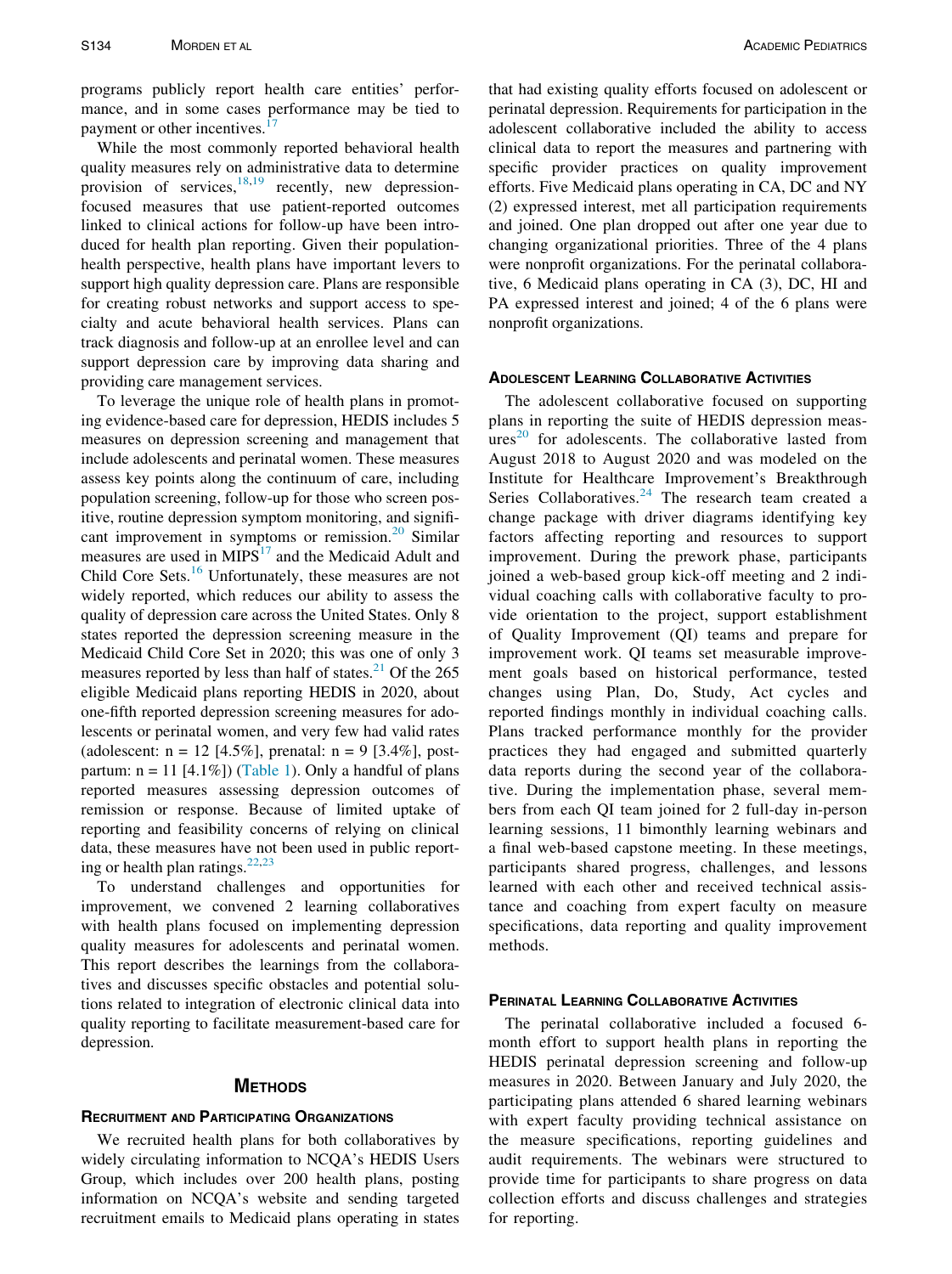#### <span id="page-2-0"></span>Table 1. National HEDIS Reporting Results (2019[\\*\)](#page-2-1)

|                                   | Medicaid ( $n = 265$ )                                  |                                                   | Commercial ( $n = 417$ )                                |                                                   |  |
|-----------------------------------|---------------------------------------------------------|---------------------------------------------------|---------------------------------------------------------|---------------------------------------------------|--|
| Measure                           | Plans<br>Reporting <sup><math>\uparrow</math></sup> (%) | Plans With a<br>Performance Rate <sup>‡</sup> (%) | Plans<br>Reporting <sup><math>\uparrow</math></sup> (%) | Plans With a<br>Performance Rate <sup>#</sup> (%) |  |
| Adolescent depression (Age 12-17) |                                                         |                                                   |                                                         |                                                   |  |
| Depression screening              | 49 (18.5%)                                              | 12(4.5%)                                          | 86 (20.6%)                                              | $20(4.8\%)$                                       |  |
| Follow-up after positive screen   | $8(3.0\%)$                                              | $8(3.0\%)$                                        | 15 (3.6%)                                               | 15 (3.6%)                                         |  |
| Utilization of PHQ-9              | 82 (30.9%)                                              | 10(3.8%)                                          | 45 (10.8%)                                              | 16 (3.8%)                                         |  |
| Depression remission or response  | $3(1.1\%)$                                              | $3(1.1\%)$                                        | $9(2.2\%)$                                              | 9(2.2%)                                           |  |
| Perinatal depression              |                                                         |                                                   |                                                         |                                                   |  |
| Prenatal depression screening     | 53 (20.0%)                                              | $9(3.4\%)$                                        | 150 (36.0%)                                             | 17 (4.1%)                                         |  |
| Follow-up after positive screen   | $3(1.1\%)$                                              | $3(1.1\%)$                                        | $8(1.9\%)$                                              | $8(1.9\%)$                                        |  |
| Postpartum depression screening   | 55 (20.8%)                                              | 11 $(4.1\%)$                                      | 151 (36.2%)                                             | 18 (4.3%)                                         |  |
| Follow-up after positive screen   | 4(1.5%)                                                 | 4(1.5%)                                           | $8(1.9\%)$                                              | $8(1.9\%)$                                        |  |

<span id="page-2-1"></span>\*Results represent care delivered in 2019 and reported to NCQA in June 2020. Reporting results may have been impacted by the COVID-19 Public Health Emergency.

<span id="page-2-3"></span><span id="page-2-2"></span>†Plans reporting any data for the measure with a denominator ≥30 members (percentage out of the total number of Medicaid [265] and commercial [417] plans that reported HEDIS).

‡Performance rates were calculated for reporting plans that had a numerator >0 (percentage out of the total number of Medicaid [265] and commercial [417] plans that reported HEDIS).

## DATA COLLECTION AND ANALYSIS

Qualitative information on implementation challenges and strategies to overcome challenges was collected through structured discussion questions used during each monthly individual call in the adolescent collaborative and each bimonthly or monthly group webinar in both collaboratives. There was an assigned notetaker from the research team for each call and all web-based group meetings were also recorded. One member of the research team reviewed the notes and recording after each meeting and created brief summaries of implementation challenges and strategies employed by each health plan. Notes-based analysis was conducted to identify key themes which were then reviewed and discussed by the research team monthly and summarized to highlight common challenges and solutions. Written summaries of key themes were then shared back with collaborative participants through email and during group meetings. Aggregated performance data was collected with a data collection tool that was designed by the research team in a spreadsheet application to capture key data elements for each of the quality measures. For the perinatal collaborative, performance data were also collected through NCQA's Interactive Data Submission System.

## **RESULTS**

Out of the 10 plans across the 2 collaboratives, 8 were able to report performance rates on the depression screening and follow-up measures in 2020 (reflecting care provided in 2019). However, during collaborative meetings plans noted that their rates underestimated actual performance. In the adolescent collaborative, plans particularly noted challenges in reporting the measures that use data from the Patient Health Questionnaire (PHQ-9) to assess routine symptom monitoring and outcomes of remission or response. In both collaboratives, key challenges for reporting the measures included: difficulties in accessing

clinical data sources where results of patient-reported tools were documented; limited use of structured fields and standardized coding to document results of patientreported tools; and a general lack of routine depression screening and ongoing assessment [\(Table 2](#page-3-0)). The following sections summarize the findings and key themes related to each of these challenges as well as various strategies plans tested to overcome and address challenges.

#### ACCESS TO CLINICAL DATA SOURCES

In both learning collaboratives, health plans built new or adapted existing data exchange processes to report the depression measures, including direct data feeds from individual clinics/organizations and third-party data aggregators as well as use of health information exchanges (HIEs). In general, plans started by using claims data to target their outreach to health care organizations that served the bulk of relevant members.

Direct data feeds Plans leveraged existing relationships and sometimes incorporated incentives to support direct data feeds from providers or third-party aggregators. One plan expanded a process for secure file transfer of monthly EHR data extracts on body-mass index and lab results to include depression screening results. Another implemented a value-based payment arrangement to establish EHR data exchange with an organization representing 10 sites of care.

Plans encountered several challenges with this method. Overall, data cleaning and reconciliation took more time than originally anticipated and delayed plans' ability to use data for reporting or improvement work. One plan that attempted to collect data on perinatal depression screening through previously established EHR data feeds with 2 clinics found only a small number of perinatal women receiving care at those clinics. They noted that perinatal women in their region are spread out across multiple provider sites, and a significant amount of upfront time and resources were needed to establish data feeds with each site.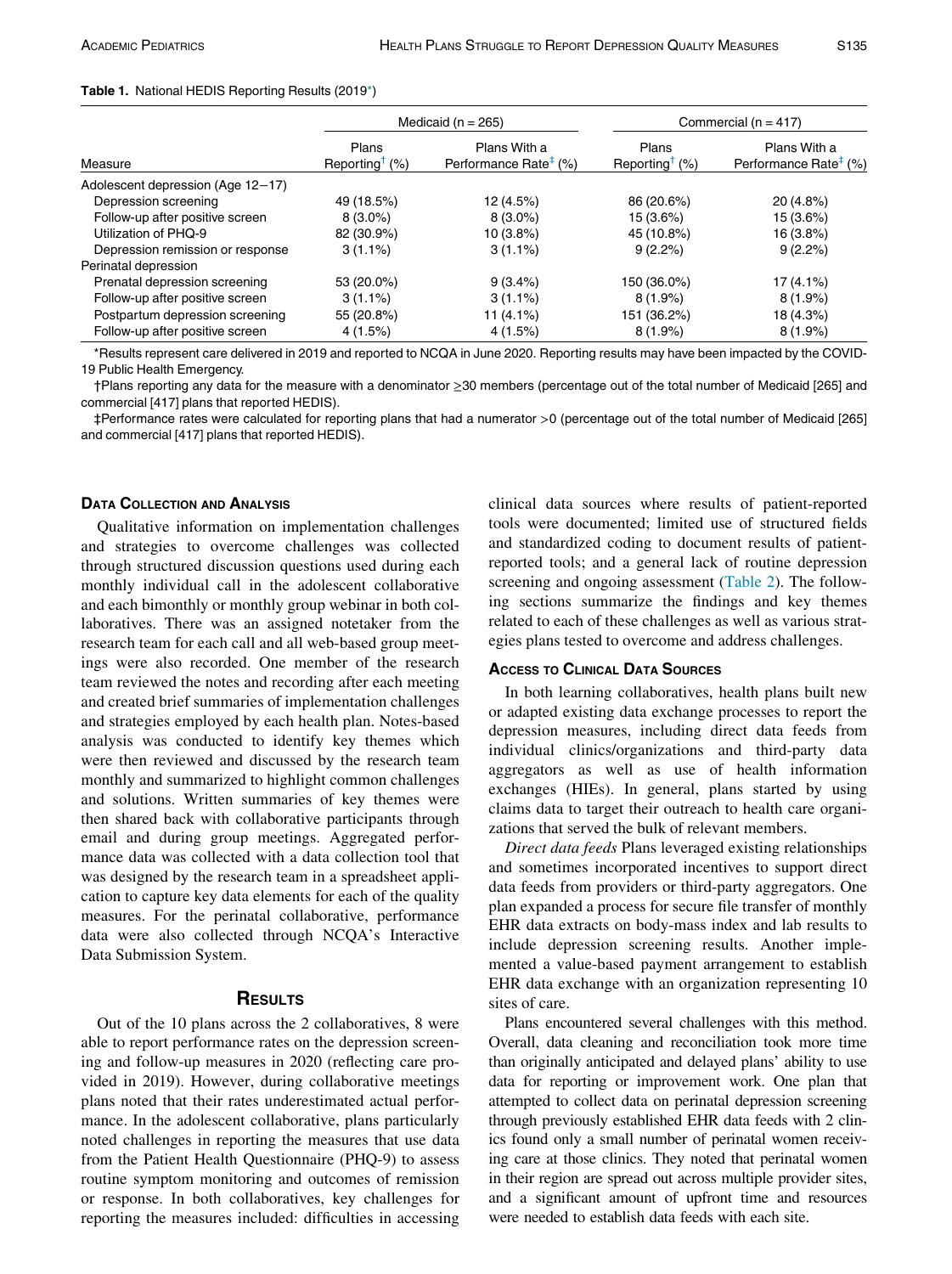<span id="page-3-0"></span>

|  | Table 2. Challenges and Strategies for Depression Care Quality Measures |  |  |
|--|-------------------------------------------------------------------------|--|--|
|  |                                                                         |  |  |

| Challenges                                                                     | <b>Strategies</b>                                                                                                                                                                                                                                                                                                                                                                                                                                                                                                                                                                                                       |
|--------------------------------------------------------------------------------|-------------------------------------------------------------------------------------------------------------------------------------------------------------------------------------------------------------------------------------------------------------------------------------------------------------------------------------------------------------------------------------------------------------------------------------------------------------------------------------------------------------------------------------------------------------------------------------------------------------------------|
| Access to clinical data<br>sources for reporting<br>measures                   | - Prioritize and target data sources by usefulness and feasibility - for example, focus on practices represent-<br>ing largest plan population, IT capability, and willingness to collaborate.<br>- Incentivize clinics and third-party vendors to set up EHR data exchange with the plan (eg, build data sharing<br>incentives into value-based payment contracts).<br>- Work with HIEs to collect specific data elements in standardized fields or modify existing data elements to<br>formats needed for quality reporting.                                                                                          |
| Limited use of structured<br>fields and standardized<br>coding to capture data | - Educate providers and case managers about the availability and utility of using standard codes to capture<br>clinical information from depression assessments at the point of care.<br>- Work with health IT staff to make backend changes to EHR and case management records to ensure screen-<br>ing results generate the correct codes.                                                                                                                                                                                                                                                                            |
| Lack of routine depression<br>screening and<br>assessment                      | - Include depression screening in existing preventive service quality improvement efforts and value-based<br>payment arrangements.<br>- Implement standard processes and workflows for providers and case managers to use standardized depres-<br>sion tools and results.<br>- Deliver education to providers and patients on the importance of depression screening and management<br>and tailor patient educational resources to reduce stigma among certain groups (eg, adolescents, new<br>mothers).<br>- Maintain close collaboration between health plan and provider practice QI teams through regular meetings. |

Using third-party data vendors facilitated the back-end work of capturing relevant clinical data from provider EHRs and aggregating them into meaningful reports (eg, providing measure performance comparisons by practice). Two plans that had previously formed data sharing arrangements with a third-party data aggregator were more successful in obtaining clinical data than other plans.

Health information exchanges HIEs allow health care providers to access and share standardized patient infor-mation electronically.<sup>[25](#page-6-11)</sup> Some plans did not have access to a regional HIE, while other plans attempted to use this as a data source. A plan that sought to leverage clinical data aggregated in a regional HIE with connections to over 100 hospital facilities and over 600 outpatient facilities found that PHQ-9 data were not available in the HIE. The plan anticipated that depression screening data would be partially available in the future as they directly worked with a large health system to ensure this data element was included when the health system joined the HIE.

Case management records Most plans operated case management programs to coordinate and manage care for members with chronic conditions or special health needs. Depression screening and other health assessments are often delivered through these programs and captured in case management records. All plans in the perinatal collaborative used case management records to capture depression screening data for perinatal women, but they varied in the comprehensiveness of these data and in their ability to incorporate data in time for the reporting deadline. Several plans noted they would be able to include these data in the future. Only one plan in the adolescent collaborative considered case management records as a potential data source; it found adolescents were generally not being served by the program nor being screened for depression in that setting.

## LIMITED USE OF STRUCTURED FIELDS AND STANDARDIZED **CODING**

Plans found that even when depression assessment results were documented in EHRs and case management records, many times these data were not captured in structured fields using standard coding terminology. Establishing successful direct data feeds required close collaboration with the practices and/or data aggregators to define specific requested data elements and in some cases required back-end work in the provider EHR systems to ensure data were captured in a standardized way. One plan in the perinatal collaborative found that case managers were documenting depression screening in the case management record but did not have a standardized process and were not using validated screening tools. Other plans found that providers often documented assessment results in semi-structured fields like a flow sheet or as unstructured text within EHRs. Even when data were documented in structured fields, they were often documented using nonstandard codes, and plans had to conduct time-consuming crosswalks to specified codes.

## LACK OF ROUTINE DEPRESSION SCREENING AND **ASSESSMENT**

Even in the 2-year collaborative on adolescent depression, plans spent most of their efforts on improving data capture and exchange while work to improve measure performance was limited. Still, plans noted that having regular access to clinical data (eg, through monthly data feeds) could support efforts for more real-time quality improvement with providers. Once plans had reconciled data access and standardization issues, they were able to establish accurate baseline performance rates and found that adolescents were not being screened for depression routinely nor receiving follow-up. Several plans in the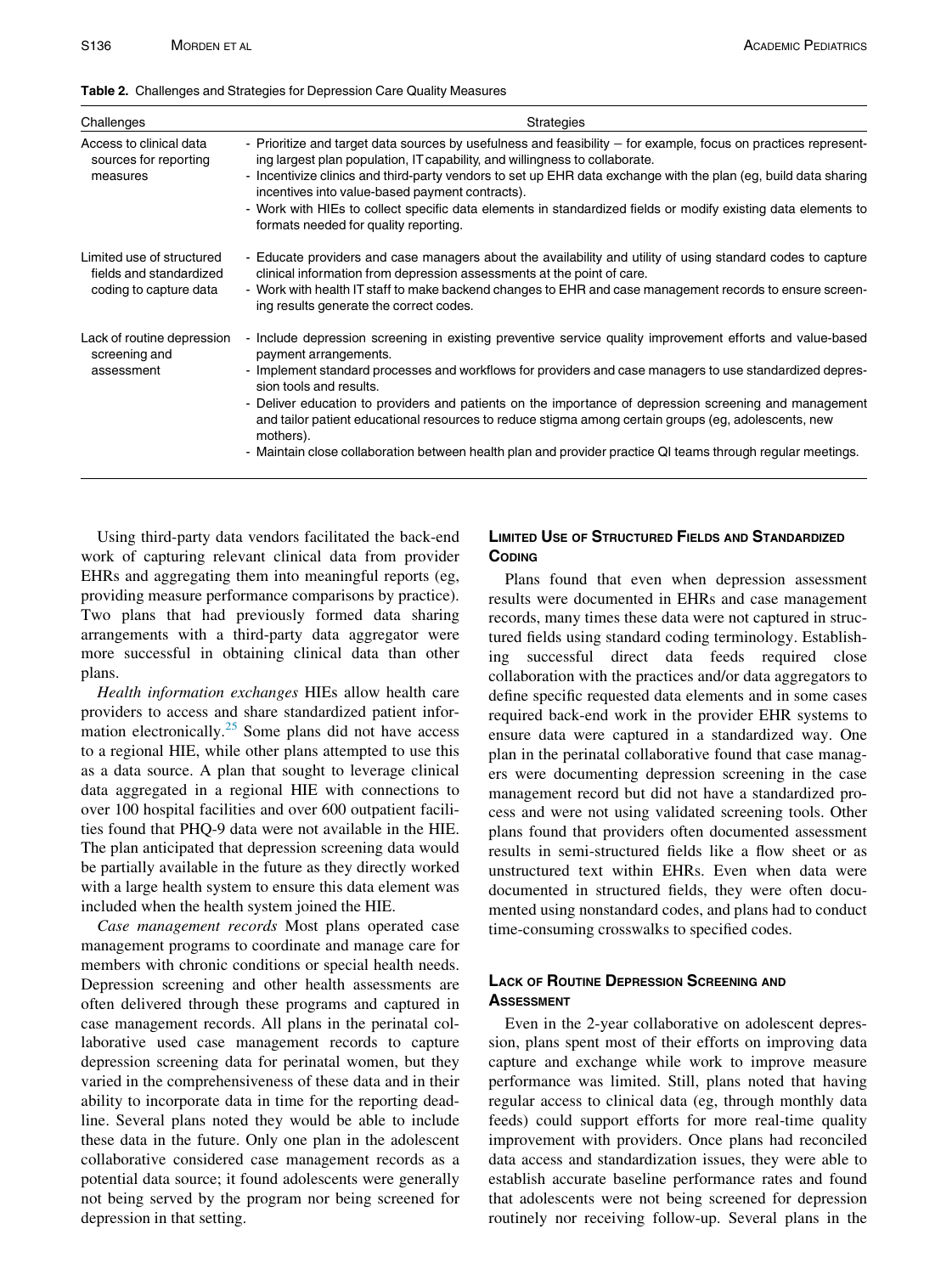collaborative worked closely with specific practices to better understand why screening was not occurring and then to implement new workflows to support routine depression screening and follow-up. A common concern cited by providers was how to ensure follow-up after a positive depression screen, particularly in practices without on-site or integrated behavioral health services. One plan was able to realize improvement in follow-up care by working closely with a pediatric practice. The plan and practice improvement teams met nearly monthly to track progress and test new screening and follow-up workflows. The practice standardized depression screening to take place during well-care visits and implemented telephone follow-up for adolescents who screened positive. The plan also helped facilitate conversations between the practice and the behavioral health provider group to close the referral loop between them. Follow-up performance improved from 31.7% in May 2019 to 73.6% in June 2020. However, the plan noted these changes took significant effort and were not easily scalable to other practices in their network.

## **DISCUSSION**

Lessons from both learning collaboratives highlight challenges in reporting health plan depression quality measures. These measures include innovative aspects of quality measurement that push the boundaries for traditional measurement in behavioral health by assessing patient-reported outcomes using clinical data.<sup>[20](#page-6-5)</sup> Yet these data are often not standardized or even captured at the point of care. Barriers to data capture and sharing limit health plans' ability to measure and improve the quality of depression care. Importantly, overcoming these barriers means facing a chicken-and-egg problem: plans report that lack of incentives or requirement to report depression measures limits progress in overcoming data challenges, while national reporting programs are waiting to include these measures due to reporting feasibility concerns.

These feasibility concerns are less apparent for other newly implemented immunization measures which rely on collection of data from registries and other clinical data sources.[26](#page-6-12) Based on the sufficient number of valid HEDIS submissions in 2019, Prenatal Immunization Status will be the first publicly reported measure to use the HEDIS Electronic Clinical Data Systems reporting stan- $\text{dard}$ ,  $^{27}$  $^{27}$  $^{27}$  and in 2022, the measure will be included in NCQA's Health Plan Ratings for both Medicaid and commercial plans. $28$ 

The challenges in collecting and using clinical data in general, and patient-reported outcomes data specifically, include lack of documentation in structured fields, insufficient standardization of data across different records and databases, and lack of interoperability between systems. These challenges are not unique to behavioral health clinical data, but they are also not the only factors. There are also fundamental concerns about the roles and responsibilities of primary care and behavioral health providers and the need for systems to support measurement-based care.<sup>[29](#page-6-15)</sup> A report from the Medicaid and CHIP Payment and Access Commission on the Medicaid Core Set attributed poor reporting of behavioral health measures to fragmentation of behavioral health services delivery as well as data sharing issues. $30$  Even in Minnesota with longstanding reporting of depression care measures across clinics, nearly 60% of adolescents with depression did not receive follow-up assessment in  $2019$ .<sup>31</sup> Efforts to improve depression care require substantial and sustained effort at the delivery system as noted in our collaborative findings, including provider education and engagement, re-designed workflows that support routine collection and use of depression assessments and addressing provider concerns around ensuring follow-up is accessible for individuals who screen positive or whose symptoms are not improving. This is consistent with findings from a recent study showing that level of implementation support was associated with depression quality among clinics using the collaborative care model. $3$ 

To improve care for adolescents and perinatal women, action is needed at multiple levels. First, there is urgent need to create meaningful incentives for plans and providers to collaborate on reporting and demonstrating improvement on depression. While including measures in national reporting programs is an important and critical step, it is not sufficient. Innovative approaches are needed to encourage organizations to invest in tools and systems that can support better depression care and demonstrate improvements in outcomes. These might include preparing an on-ramp for reporting new measures in the Medicaid Core Set or bonus credits to health plans that report the depression measures. Incentives to integrate behavioral health in primary care settings could be included in value-based payment.<sup>[33](#page-6-19)</sup>

Second, efforts are needed to support the collection of standardized clinical data for depression across care settings. The PHQ-9 consists of structured fields, which can be readily captured in EHRs and other care management records.<sup>[34](#page-6-20)</sup> Federal initiatives that began with the HITECH Act offset some of the cost for health systems to invest in EHRs; $35$  however behavioral health organizations were largely not addressed. $36$  States and health plans can support better data collection by incentivizing providers to use tools like the PHQ-9 and to document results using standard terminologies needed for outcome measure reporting. The Pennsylvania Department of Human Services implemented one such effort with the Obstetrical Needs Assessment Form, $37$  which allows providers to submit standardized clinical data to a cloud-based database for pregnant and postpartum women. The form captures key data elements necessary for measuring immunizations and depression screening, among other components important to perinatal care. Many Medicaid Managed Care Organizations in Pennsylvania offer a significant provider incentive for the submission of this form. Health plans can go further by using value-based payment arrangements with providers that incorporate clinical data exchange and payment based on quality outcomes rather than fee-for-service care delivery.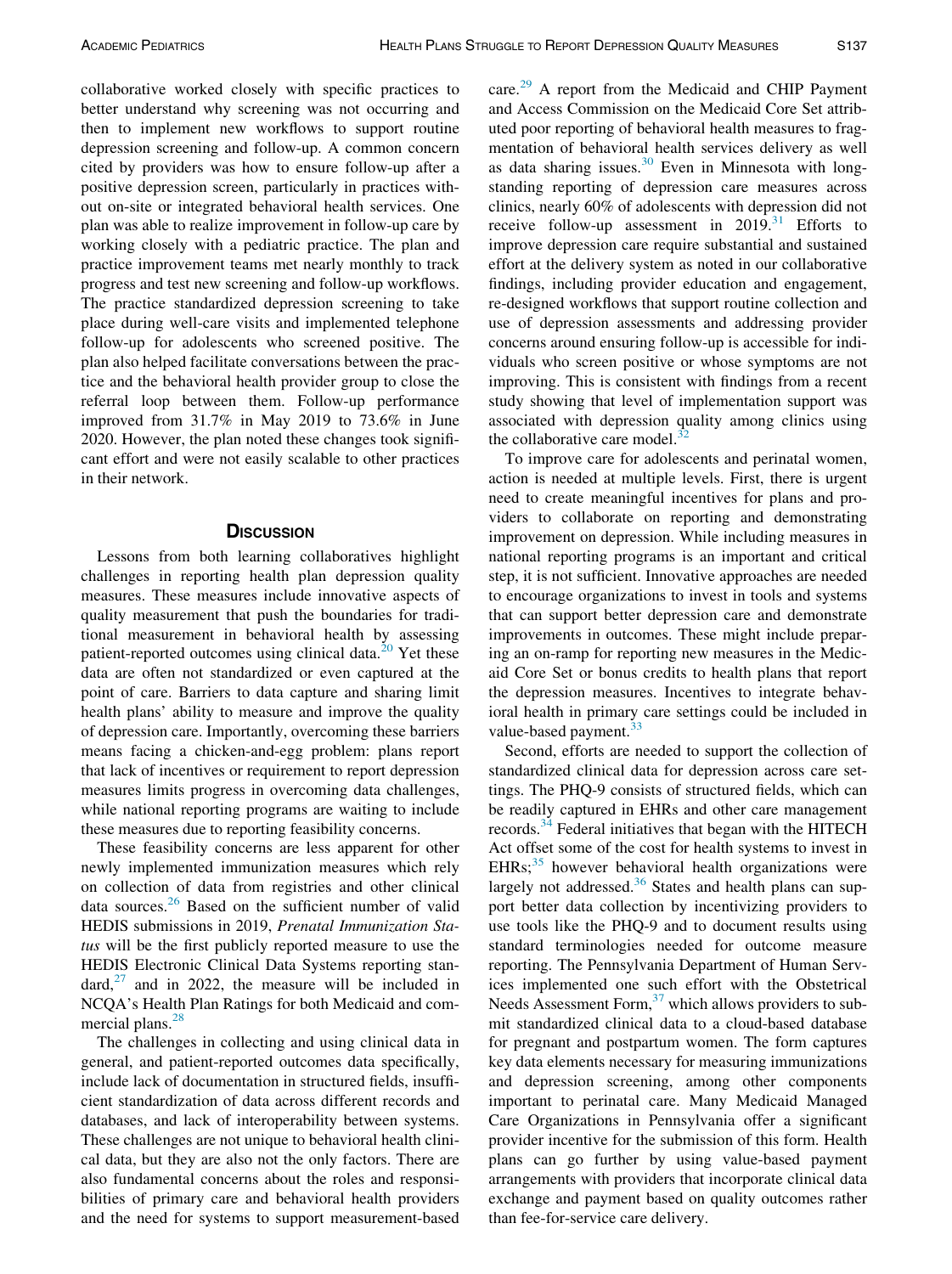Third, effective mechanisms are needed to broadly support the sharing of standardized clinical data, including patient-reported mental health outcomes data. Privacy concerns around sharing mental health data may pose barriers, and concerns about any special requirements for sharing data on adolescents should be considered. Recent regulations that implement provisions of the 21st Century Cures Act offer promise in realizing broader interoperability of health data.<sup>[38](#page-6-24)[,39](#page-6-25)</sup> Regional or statewide HIEs can also support exchange of clinical data among providers, payers and states. $40,41$  $40,41$  Developing exchanges takes time, dedicated resources and requires commitment from health systems to participate. States can make investments in regional data exchanges and incentivize or require Medicaid plans to participate.<sup>42</sup> These investments can benefit many quality areas, particularly management of conditions where patients see multiple providers across care settings. Perinatal care often occurs in fragmented ways as there are shifts in women's contact with providers and care settings from the prenatal to postpartum period and disruption in insurance coverage, especially in Medicaid. Without improved data sharing, women may be lost to follow up.

<span id="page-5-1"></span><span id="page-5-0"></span>Lastly, health plans are well positioned to provide case management programs, which can support follow-up symptom assessment and outcomes tracking for depression. As noted in our findings, health plans often include specific populations, such as perinatal women, in their case management programs. Plans can also connect their members to specialty behavioral health services to ensure accurate diagnosis, effective treatment, and appropriate follow-up are provided after screening, which is recom-mended by the US Preventive Services Task Force.<sup>[43](#page-6-29),[44](#page-6-30)</sup> With these supports in place, providers may be more willing to conduct screening for their patients. If health plans deliver case management to their members, it is crucial to share data on outcomes assessments directly with clinicians involved in the individual's care.

<span id="page-5-5"></span><span id="page-5-4"></span><span id="page-5-3"></span><span id="page-5-2"></span>With the rapid expansion of telehealth during the Covid-19 pandemic, there may be new opportunities for monitoring outcomes for depression. The relaxation of federal and state requirements for telehealth and face-toface visit requirements made new care delivery options possible, $45$  and mental health conditions are commonly addressed through telehealth.<sup>[46](#page-6-32)</sup> Patient-reported outcomes data may be more easily collected through patient portals and previsit online check-in processes. $47$  These platforms offer the potential for more timely information that can support care planning and individuals' self-management as well as actionable feedback for identifying service needs and targeting quality improvement.

#### **CONCLUSIONS**

<span id="page-5-6"></span>Our findings demonstrate ongoing challenges in collecting and using clinical data for health plan quality measurement. Systems to track and improve outcomes for individuals with depression will require significant investments and policy support at the point of care and across health systems. National efforts to incentivize improvement on depression care quality for adolescents and perinatal women are critically needed. In the meantime, health plans can support robust behavioral health networks and care management services, while the expanded use of telehealth and digital platforms during the Covid-19 pandemic and the push for data interoperability provide opportunities to improve data collection and sharing.

#### **ACKNOWLEDGMENTS**

This project was supported by grant number U18HS025296 from the Agency for Healthcare Research and Quality. The content is solely the responsibility of the authors and does not necessarily represent the official views of the Agency for Healthcare Research and Quality.

The perinatal depression measures learning collaborative was also supported by the Zoma Foundation; and by the California HealthCare Foundation (CHCF), which works to ensure that people have access to the care they need, when they need it, at a price they can afford. Visit [www.chcf.org](http://www.chcf.org) to learn more.

This article is published as part of a supplement sponsored by the US Department of Health and Human Services, the Centers for Medicare and Medicaid Services, and the Agency for Healthcare Research and Quality.

#### **REFERENCES**

- 1. Murray CJL, Vos T, Lozano R, et al. Disability-adjusted life years (DALYs) for 291 diseases and injuries in 21 regions, 1990-2010: a systematic analysis for the Global Burden of Disease Study 2010. Lancet. 2012;380:2197–2223. [https://doi.org/10.1016/S0140-6736](https://doi.org/10.1016/S0140-6736(12)61689-4) [\(12\)61689-4](https://doi.org/10.1016/S0140-6736(12)61689-4).
- 2. National Institute of Mental Health. Major Depression. Mental Health Information. 2019. Available at: [https://www.nimh.nih.gov/health/sta](https://www.nimh.nih.gov/health/statistics/major-depression.shtml) [tistics/major-depression.shtml](https://www.nimh.nih.gov/health/statistics/major-depression.shtml). Accessed November 24, 2020.
- 3. Rhew IC, Fleming CB, Vander Stoep A, et al. Examination of cumulative effects of early adolescent depression on cannabis and alcohol use disorder in late adolescence in a community-based cohort. Addiction. 2017;112:1952–1960. <https://doi.org/10.1111/add.13907>.
- 4. Jonsson U, Bohman H, von Knorring L, et al. Mental health outcome of long-term and episodic adolescent depression: 15-year follow-up of a community sample. J Affect Disord. 2011;130:395–404. [https://doi.org/10.1016/j.jad.2010.10.046.](https://doi.org/10.1016/j.jad.2010.10.046)
- 5. Bennett HA, Einarson A, Taddio A, et al. Prevalence of depression during pregnancy: systematic review. Obstet Gynecol. 2004;103:698– 709. <https://doi.org/10.1097/01.AOG.0000116689.75396.5f>.
- 6. Gaynes BN, Gavin N, Meltzer-Brody S, et al. Perinatal depression: prevalence, screening accuracy, and screening outcomes. Evid Rep Technol Assess (Summ). 2005. Available at: [https://www.ncbi.nlm.](https://www.ncbi.nlm.nih.gov/books/NBK11838/) [nih.gov/books/NBK11838/.](https://www.ncbi.nlm.nih.gov/books/NBK11838/) Accessed November 15, 2021.
- 7. Ko JY, Rockhill KM, Tong VT, et al. Trends in postpartum depressive symptoms - 27 states, 2004, 2008, and 2012. MMWR Morb Mortal Wkly Rep. 2017;66:153–158. <https://doi.org/10.15585/mmwr.mm6606a1>.
- 8. Gregory EF, Butz AM, Ghazarian SR, et al. Are unmet breastfeeding expectations associated with maternal depressive symptoms? Acad Pediatr. 2015;15:319–325. <https://doi.org/10.1016/j.acap.2014.12.003>.
- 9. Kingston D, Tough S, Whitfield H. Prenatal and postpartum maternal psychological distress and infant development: a systematic review. Child Psychiatry Hum Dev. 2012;43:683–714. [https://doi.](https://doi.org/10.1007/s10578-012-0291-4) [org/10.1007/s10578-012-0291-4](https://doi.org/10.1007/s10578-012-0291-4).
- 10. Field T. Postpartum depression effects on early interactions, parenting, and safety practices: a review. Infant Behav Dev. 2010;33:1–6. <https://doi.org/10.1016/j.infbeh.2009.10.005>.
- 11. Metz TD, Rovner P, Hoffman MC, et al. Maternal deaths from suicide and overdose in Colorado, 2004-2012. Obstet Gynecol. 2016; 128:1233–1240. [https://doi.org/10.1097/AOG.0000000000001695.](https://doi.org/10.1097/AOG.0000000000001695)
- 12. [Chan J, Natekar A, Einarson A, Koren G. Risks of untreated depres](http://refhub.elsevier.com/S1876-2859(21)00514-3/sbref0012)sion in pregnancy. [Can Fam Physician](http://refhub.elsevier.com/S1876-2859(21)00514-3/sbref0012). 2014;60:242–243.
- 13. Centers for Medicaid and CHIP Services. Medicaid and CHIP Enrollment Trends Snapshot Through July 2020. Medicaid.gov.